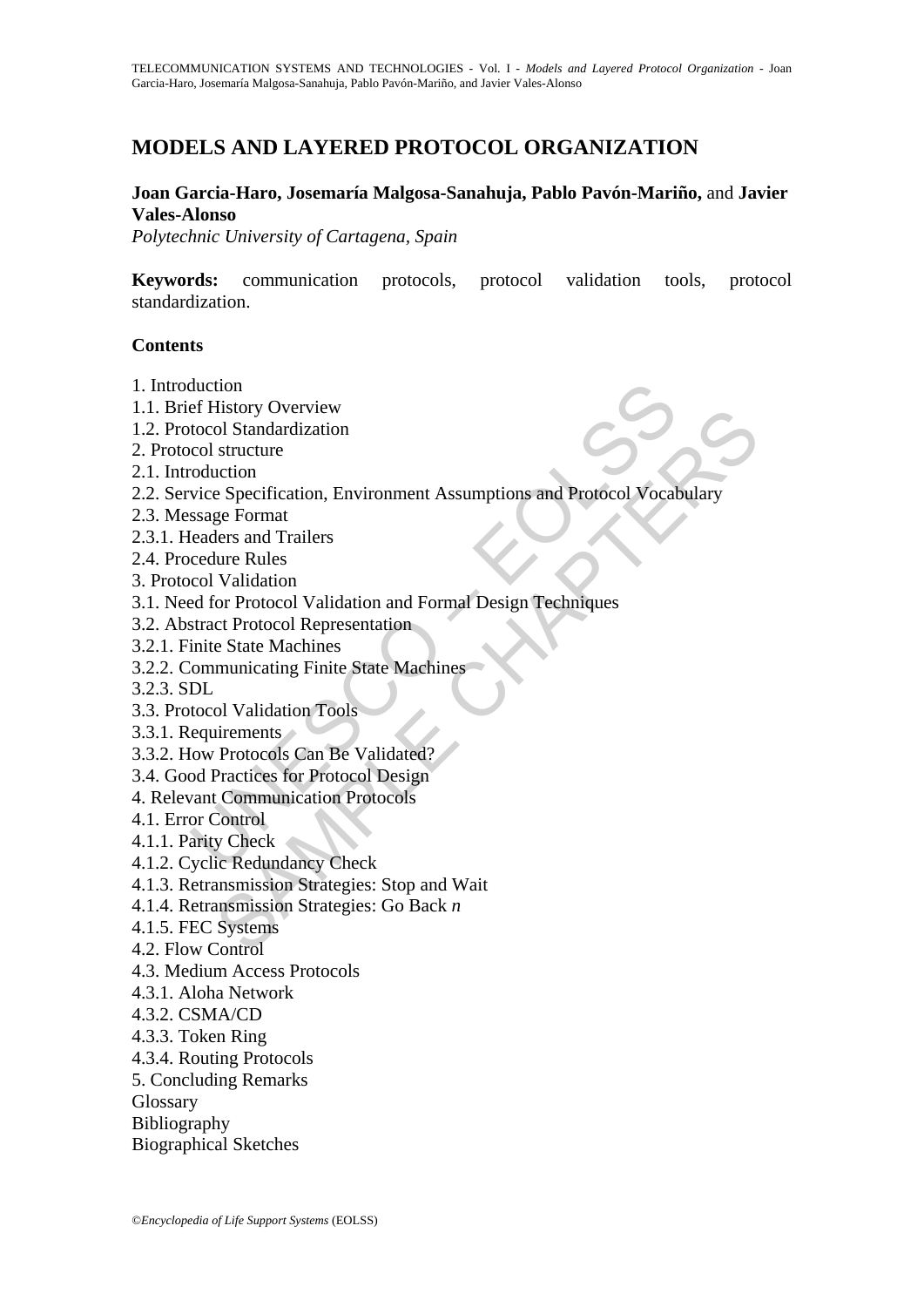#### **Summary**

This chapter introduces the basis of communication protocols design. The concept of protocol is intrinsic to any communication process. It can be defined as the set of previous agreements between the sender and receiver about all relevant issues present in the communication, i.e. the messages defined in the protocol, their format, etc…, or the actions taken under any message event. The advances in communication networks have powered a growing complexity in communication protocols. Protocol Engineering is devoted to cope with this complexity, finding the ways to make sure that the set of rules forming a protocol guarantee a satisfactory operation under any event. This requires formalizing and structuring the descriptions, making all the assumptions explicit. The main ideas behind Protocol Engineering are presented in this chapter. Nowadays, communication protocols employed in modern networks are structured in layers, so that protocols at different layers collaborate to address the possible difficulties that may arise in the communication between two users. The most common layering approaches are also presented in this chapter. Afterwards, a set of relevant existing communication protocols are exposed to exemplify the issues present in protocol design.

### **1. Introduction**

zing and structuring the descriptions, making all the assumption<br>leas behind Protocol Engineering are presented in this chapt<br>nication protocols employed in modern networks are structured in<br>lis at different layers collabo seeman Protocol emplerent are preseneu in inst can<br>ation protocols employed in modern networks are structured in layers, so<br>at different layers collaborate to address the possible difficulties that<br>communication between tw Communication is one of the most important abilities of human beings. It is intrinsically embedded into the human behavior and needed to perform almost all human activities. By nature the human body structure allows us to communicate each other by using some of its organs like the mouth, the vocal chords, the ears, the eyes and the hands. However, all these facilities cannot be directly used when the distance between the speaker (sender) and the listener (receiver) is long enough. In this scenario, we have to incorporate an additional element –called technology- that has the responsibility to efficiently transmit our sounds (or signs or images) throughout the environment (the communication channel), i.e. the air.

A communication protocol can be defined as a kind of agreement about the exchange of information between the sender and receiver. A full protocol description looks much like a language definition:

- It defines a specific format for valid messages (like dots and dashes in the Morse code).
- It defines a grammar, that is, a set of procedure rules.
- And finally, it defines a vocabulary of available messages with their meaning.

A communication protocol uses some type of technology to transmit the information from the sender to the receiver(s). That is, we have to differentiate between the protocol and the technology employed to exchange messages using this protocol. The first communication mechanisms were too elemental and as a consequence, the protocol and the associated technology were not easily distinguished. Indeed, this situation may occur in today telecommunication facilities and sometimes the terms "network" and "communication protocol" are used with the same meaning.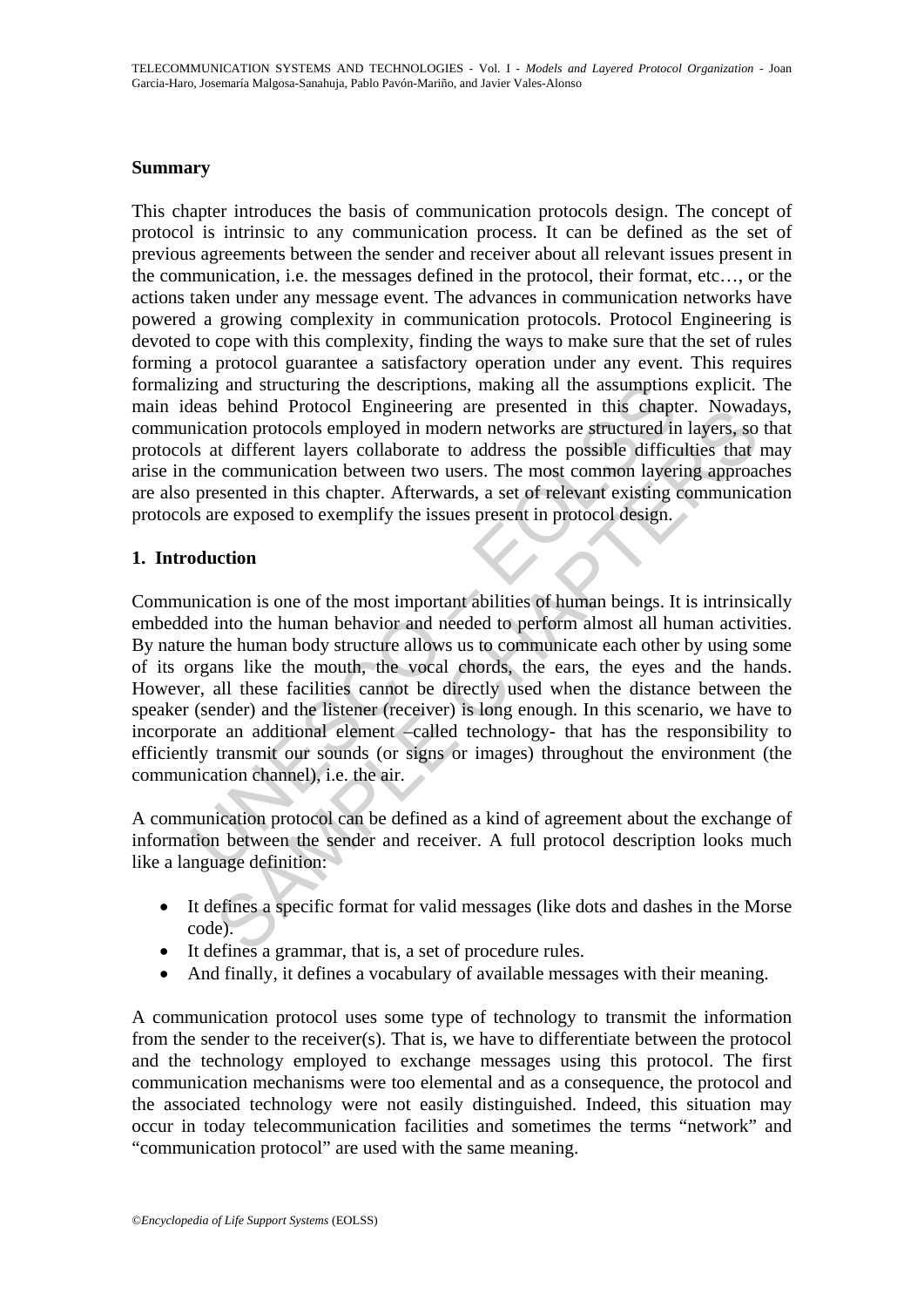# **1.1. Brief History Overview**

Communication protocols have been defined and used along the history by several civilizations, although, unfortunately, only few of them were well documented. During the last century -coinciding with the discovery of the electricity- the (tele)communications protocols began to spread around. Mainly, thanks to the fast development and growth of the associated electrical/electronic communications technologies. However, it is interesting to briefly summarize some of the methods and protocols used by the ancient civilizations to communicate.

is reference, due to the Greek historian Herodotus of Halicarnas<br>in the book entitled *The History*. He describes how Phidippides<br>in m Athens to Sparta to obtain the support of the Spartans in a<br>s. In fact, the references me book entured *ine mistrory*. He describes fow Pindeppies ran nearly<br>Adhens to Sparta to obtain the support of the Spartans in a battle with<br>n fact, the references of runner messengers are common throughout<br>d they were The first reference, due to the Greek historian Herodotus of Halicarnassus (BC. 484- 424), is in the book entitled *The History*. He describes how Phidippides ran nearly 250 Km from Athens to Sparta to obtain the support of the Spartans in a battle with the Persians. In fact, the references of runner messengers are common throughout the history, and they were also used by Egypt, China and Babylon civilizations. Often, the runner messengers suffered attacks from enemies and, to solve this problem, the early Babylonian kings decided to place royal soldiers at regular distances along the roads. Although initially they were intended for protection, their presence improved the performance of the messenger system. They were used as a relay system, where a message was passed from one guard station to the next, each time moved by a new runner (this feature is called *hop by hop* communication and is still widely used in nowadays data communication networks). Besides, each guard post was equipped with a fire beacon to quickly transmit alarm signs without the need of a human runner. Herodotus also described a new improvement, this time initiated by the Persians: the use of horses instead of humans. Therefore, the time spent to transmit a message was reduced and the guard stations could be more separated (reducing costs). As described by Suetonius, the Roman Empire also used this method and Marco Polo wrote about a similar relay system used by the Mongols. Sometimes, pigeons replaced horses. In fact, pigeons were even used during the First World War by the British Air Force.

Another ancient communication mechanism, first time mentioned by the historian Plutarch, was the use of flags. Their use was elemental until 1738, when the Frenchman Bourdonnais introduced a numerical code for flags. Some time later, in 1763, another Frenchman called Bigot published a new code book which specified a true protocol for the use of coded flags. He established some fundamental concepts in communication protocols design, still used in current data networks, like synchronization, acknowledgement of received signals and broadcasting a signal throughout the entire set of participants. The British Navy first adopted the same methodology in 1790 that was further extended to all Europeans Navies.

Not surprisingly, the telegraph appeared just before the electric age arrived. The first optical-mechanical telegraph was developed by the French Claude Chapper in 1793, but followed by the British Lord George Murray and the Swedish Abraham N. Edelcrantz. All of them built a useful telegraph network in their own countries. Mechanical devices like beacons, shutters, gears, pulleys, etc., composed the system. They also used a telescope to enlarge the distance between post offices, always situated at the top of hills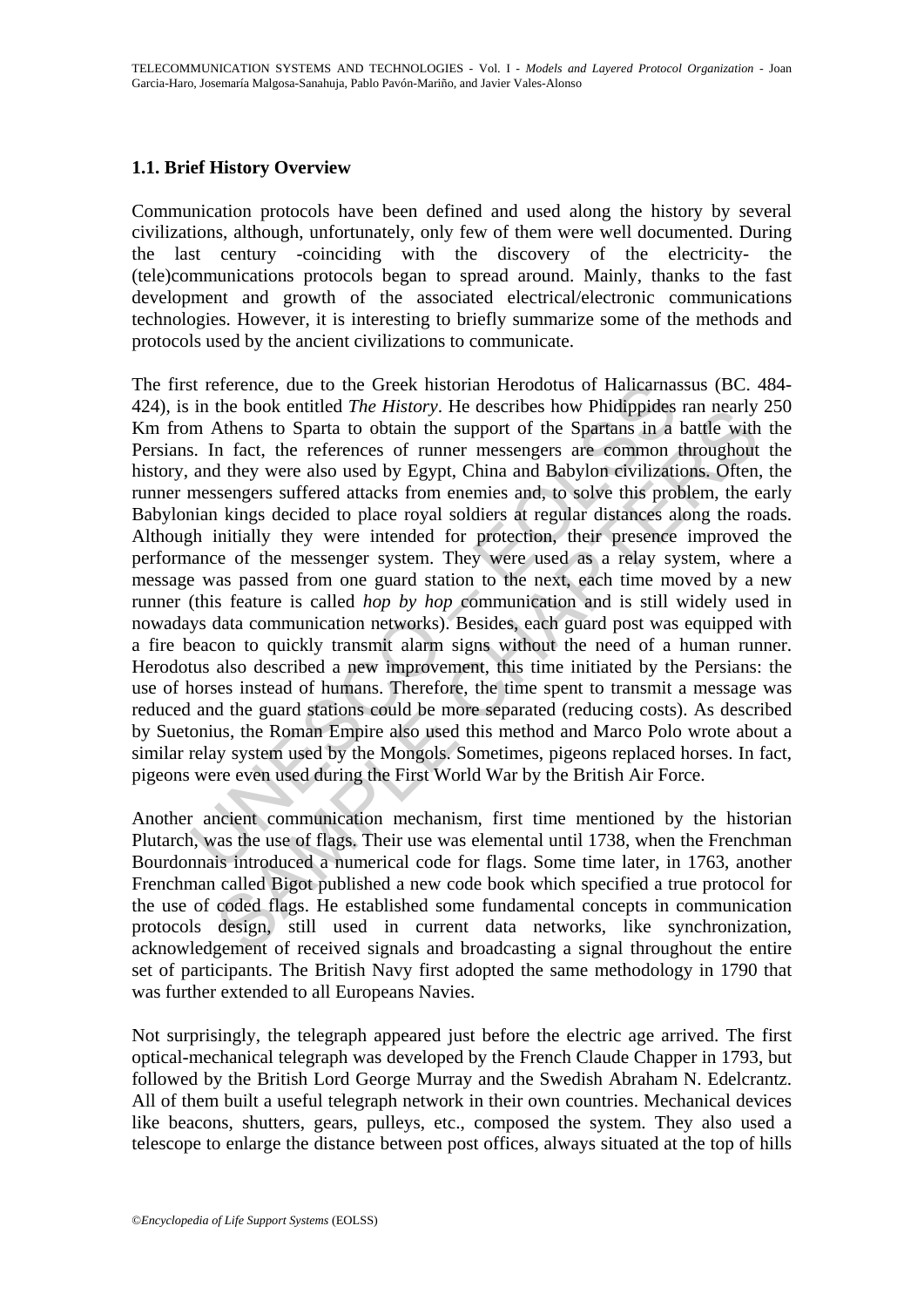or church towers.

The advances in electronics changed drastically the communication systems and protocols, also called telecommunication systems. The first electric telegraph was patented in 1837 by William Cooke and the first telephone in 1876 by Alexander Graham Bell (Elisha Gray lost her rights to a similar invention by only three hours). In 1897 Guiglielmo Marconi built and used the first radio telegraph. All these telecommunication systems and their associated networks grew quickly, reaching each distant corner.

The next communication network and protocol revolution roughly happened in 1956, when a protocol based on the Master-Slave paradigm was used to communicate two long distance computers across telephone wires. This event could be observed as the beginning of the Internet, which became a reality in 1969 with the foundation of the Advanced Research Projects Agency Network (ARPANET). However, some authors consider that January  $1<sup>st</sup>$  1983 was when the Internet started, since, at that date, all the hosts and routers connected to ARPANET simultaneously were set up to understand the famous TCP/IP (*Transport Control Protocol/Internet Protocol*) protocol stack. After this, the amount of communication protocols has grown exponentially since each electronic device (consumer electronics, sensors …) uses some kind of communication facility.

protocol based on the Master-Slave paradigm was used to cor<br>stance computers across telephone wires. This event could be ong of the Internet, which became a reality in 1969 with the fou<br>ed Research Projects Agency Network E computers across telephone wires. In is even count one observed as<br>of the Internet, which became a reality in 1969 with the foundation of<br>Research Projects Agency Network (ARPANET). However, some ant<br>at January 1<sup>st</sup> 198 Finally, it should be noticed that one of the first explicit descriptions of a data transmission method was written by the Greek historian Polybius (BC. 203-120). He said "(…) things that can happen, but cannot all be foreseen –*and it is chiefly unexpected occurrences which require instant consideration and help*- all such matters defied communications by fire signal". The crucial observation -shown in cursive- is still a real problem. The unexpected sequences of events that lead to protocol failures are the most troublesome issue in protocol design since we must try to expect the unexpected. In August of 1861, 21 people died and 176 were injured because the protocol used to control a train tunnel (by means of a telegraph system) had inconsistencies under unexpected events.

# **1.2. Protocol Standardization**

The use of standard protocols has some important benefits like worldwide compatibility, technical business community support, high development degree and high quality and reliability. If communication devices agree with standard communication protocols, the manufacturers can take advantage of economies of scale. Thereby, the standards contribute to a more efficient development, manufacturing and supply of communication products and services.

There are many organizations in charge of communication protocol standardization. Almost all of them are mainly composed of private companies (except two Internet related standardization bodies, which are not sponsored by private manufacturers). Although they agree about what the protocol must do, they obviously compete in the way the protocol is implemented.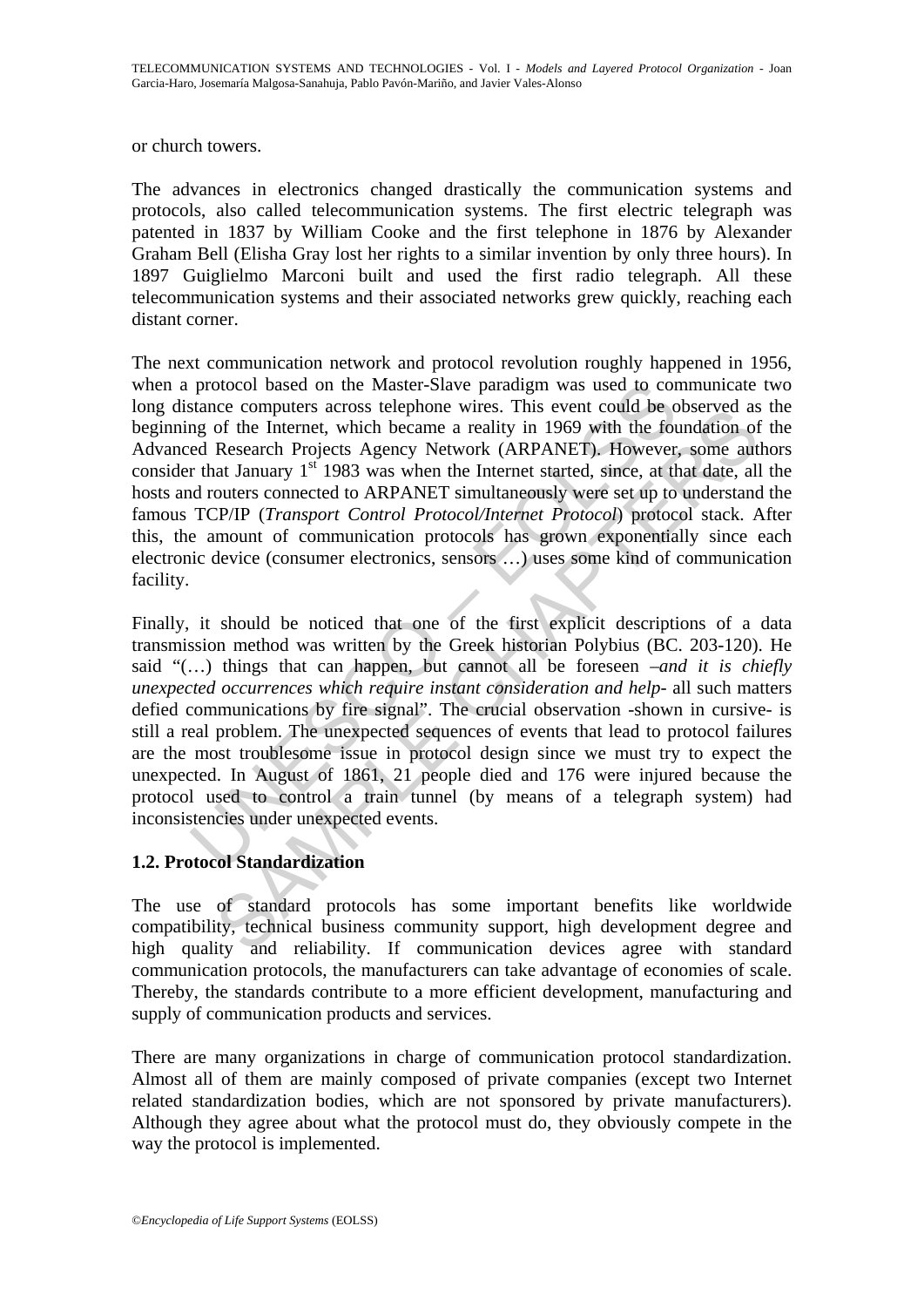Some of the most relevant communication standardization organizations are:

- The International Organization for Standardization (ISO) is a network composed of the National standard institutes from more than 150 countries, with a Central Secretariat in Geneva that coordinates the entire system. Although some of their members are part of the governmental structure of their countries, other members have their roots only in the private sector. ISO has published a lot of international standards ranging from traditional activities, such as agriculture or construction, through mechanical engineering, to the newest information technology developments. Some of the most well-known OSI communication protocol standards are the ASCII character code, the RS-232 serial interface definition and the Open System Interconnection (OSI) framework. The most well-known ISO standards (not related to communication protocols) are the 9000 and 14000 families, concerned with business quality and environmental management respectively.
- protocol standards are the ASCII character code, the RS-232<br>definition and the Open System Interconnection (OSI) framew<br>well-known ISO standards (not related to communication protonom ISO standards (not related to communic mutuon and the Open system intercumentation (OSI) ratanewolk. The UP and H-hown ISO standards (not related to communication protocols) are<br>0 and 14000 families, concerned with business quality and environme<br>agement respect The International Telecommunication Union (ITU) consists of three sectors: the Telecommunication (ITU-T), the Radiocommunication (ITU-R) and the Telecom Development (ITU-D). The first one is concerned with communication protocols. It was created in 1993, replacing the former International Telegraph and Telephone Consultative Committee (CCITT). ITU-T contributes to produce an efficient set of recommendations covering all fields of telecommunications, like network access technologies, electrical, optical and mobile networking, network operation and management, signaling protocols, tariff and accounting issues, etc. ITU-T is formed mainly by public and private telecommunication companies and by scientific, industrial and financial institutions. To become a member, the approval of the Administration of the Member State is needed, except for a Regional or other international telecommunication, standardization, financial or development organization.
- The Internet Engineering Task Force (IETF) is a large open international community of network designers, operators, vendors and researches concerned with the evolution of the Internet architecture and its operation. It is open to any interested individual. There are eight operating areas managed by one (or more) Area Director: applications, general, Internet, operation and management, realtime applications, routing, security and transport. In addition, each area consists of a variable number of working groups. Each working group produces Internetdrafts and RFC (Request for Comments) documents, although the first ones are not archival document series since in six months, they may turn into RFC or die. A RFC is the official IETF document describing the standard and has different status: standard, proposed standard, draft, experimental, and informational.
- The Internet Research Task Force (IRTF) is similar to the IETF but focusing on research topics related to Internet protocols, applications, architecture and technology. Often, the standards approved by the IETF were before a research topic in the IRTF.
- The Institute of Electrical and Electronics Engineers (IEEE) is a non-profit professional association for the advancement of technology. The areas of interest cover from aerospace, computer and telecommunications systems to biomedical,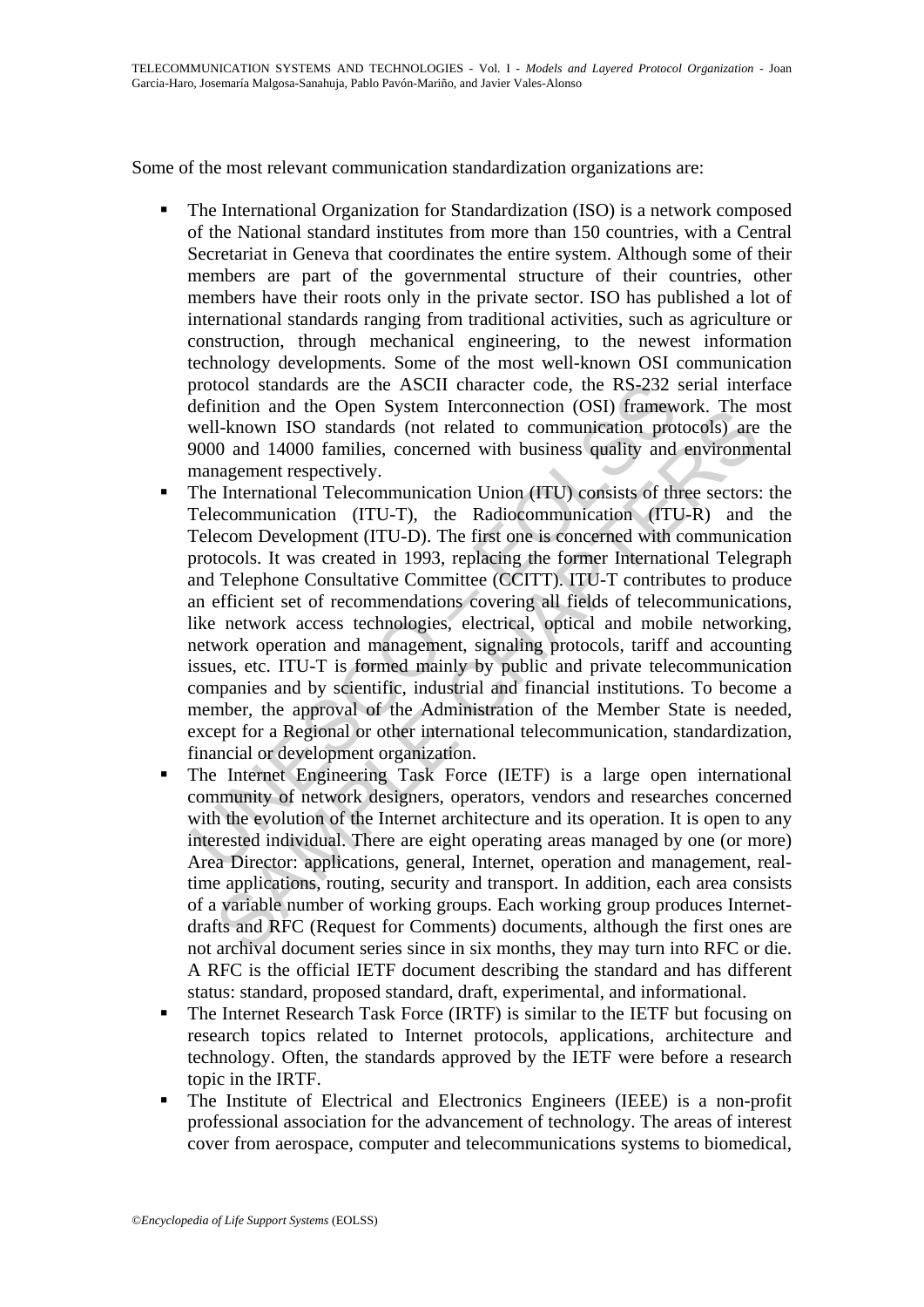electric power and consumer electronics among others. The IEEE 802 series are the most popular standards of this organization, all of them related with the Local Area Network (LAN) technology. For example, the 802.3 standardize the CSMA/CD multiple access method used in Ethernet networks and the 802.5 do the same but with Token Ring networks. The IEEE also standardizes wireless networks in the 802.11, 802.15 and 802.16 series. All the 802 standard documentation can be downloaded in electronic format free of charge from the IEEE web page.

# **2. Protocol Structure**

# **2.1. Introduction**

roduction<br>revious section, communication protocol is defined as an agreem<br>communicating points reached to control the exchange of inform<br>ssion media has been chosen, a set of rules are required for its p<br>determining the ac ious section, communication protocol is defined as an agreement among<br>mmunicating points reached to control the exchange of information. Once<br>no media has been chosen, a set of rules are required for its proper use.<br>Yeterm In the previous section, communication protocol is defined as an agreement among two or more communicating points reached to control the exchange of information. Once the transmission media has been chosen, a set of rules are required for its proper use. This implies determining the actions taken for every possible event, for instance, how a transmission is initiated or terminated, how message delivery faults are handled and so on. The first main concern in protocol design lies in the difficulty to plan a complete set of rules with no contradictory procedures, which guarantee a satisfactory operation under any event. In fact, Protocol Engineering is dedicated to find the ways to make sure that the set of rules forming a protocol is both complete and consistent. This requires us to formalize and structure the descriptions, making all the assumptions explicit.

In this way, a protocol specification consists of five distinct parts:

- 1. The *service* the protocol provides.
- 2. The *assumptions* about the environment: (i.e. the transmission media).
- 3. The *vocabulary*. That is, the messages defined in the protocol.
- 4. The *encoding* of each of the messages specified in the vocabulary.
- 5. The *procedure rules* to guard the consistency in protocol operation. It includes the actions taken under any message event.

The last element of the protocol is the most difficult objective to accomplish. In fact, given a set of procedure rules, the verification process about its consistency is a major issue in Protocol Engineering. The protocol rules must face a set of subtle problems given by the requirement to react to any sequence of message events, which cannot always be predicted. Abnormal operation of hardware may produce a rare sequence of events, under which the protocol must maintain a consistent operation. In general, the number of possible ordering of events is overwhelming, and avoids any attempt to analyze protocol behavior by means of manual case analysis.

In the next section, further description to the five parts devised in structured protocol design is provided, which can help to a successful protocol specification.

# **2.2. Service Specification, Environment Assumptions and Protocol Vocabulary**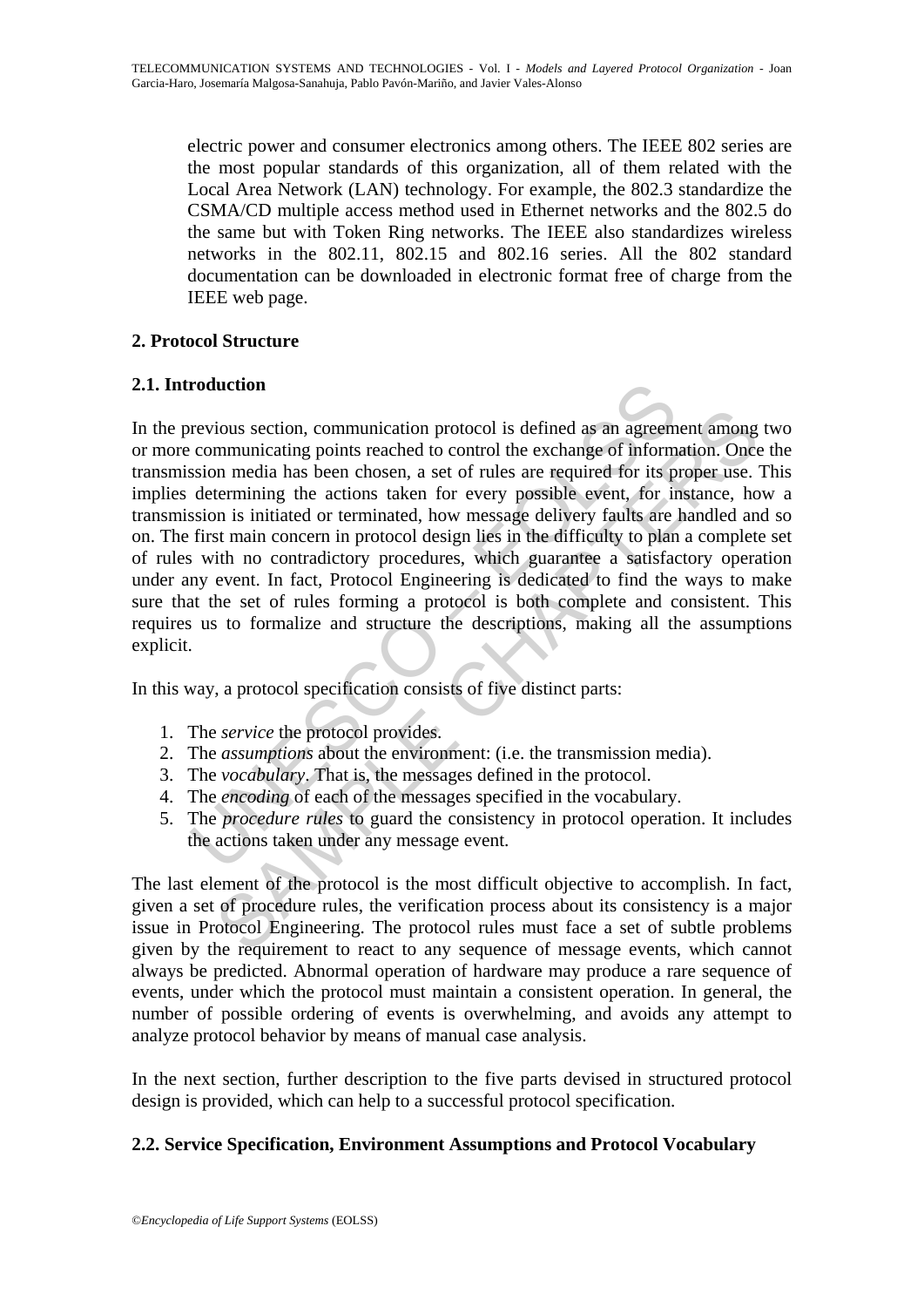The definition of the service a protocol provides, involves enumerating the input events which can be received from the user and the outputs produced. Next, an example of a protocol responsible for providing a reliable communication between a client database and the database server is introduced. The inputs to the protocol are defined as the set of database queries and the possible success or error events that can be produced from the query. In this way, a protocol service specification defines a protocol as a black box, where the actual actions taken by the protocol to accomplish the defined task are hidden. From the implementation point of view, as reliability is included as a part of the service, error recovery techniques must be implemented guaranteeing a reliable message transmission. Besides, if client and server database applications are assumed to be running on different computers in a network, it is required a mechanism which enables client and server endpoint messages to find their way to the other endpoint. This involves designing an addressing scheme, so that each possible message endpoint is assigned a different identifier. The routing decisions to take in the network should be also defined. Focusing on the physical parameters of the links in the network, a large list of functions arises, which should be specified as well in the protocol: synchronization, detection, etc.

on different computers in a network, it is required a mechanism<br>and server endpoint messages to find their way to the other<br>decisions decisions of the contracted a different identifier. The routing decisions to take in the sexie endopominenssage to mutual way to the outer endopominent message endopions<br>essigning an addressing scheme, so that each possible message endpoint<br>different identifier. The routing decisions to take in the network sho The first part of the structured protocol design list is still dealt and seems an overwhelming task. Common sense suggests what to do with this type of large problems: "divide and conquer". That is, they are divided into subproblems that are either easier to solve or have been solved before. Protocol service specification has followed this strategy by structuring the protocol designs in *layers*. Basically, each layer is responsible for solving a set of issues involved in the communication between endpoints, so that each layer provides a *service* to its upper layer, using the service provided by its lower layer. The latter are the *assumptions* the protocol makes about the environment.

The benefits of a layered design are similar to those obtained from any modular approach: it helps to provide a logical structure of the protocols, separating higher level from lower level tasks and allowing the replacement of layers, instead of rewriting an entire protocol.

In 1980 the International Standards Organization (ISO) adopted the layered approach and defined a hierarchy of seven layers as a reference model for communications protocol design: the OSI model (Open System Interconnection, figure 1).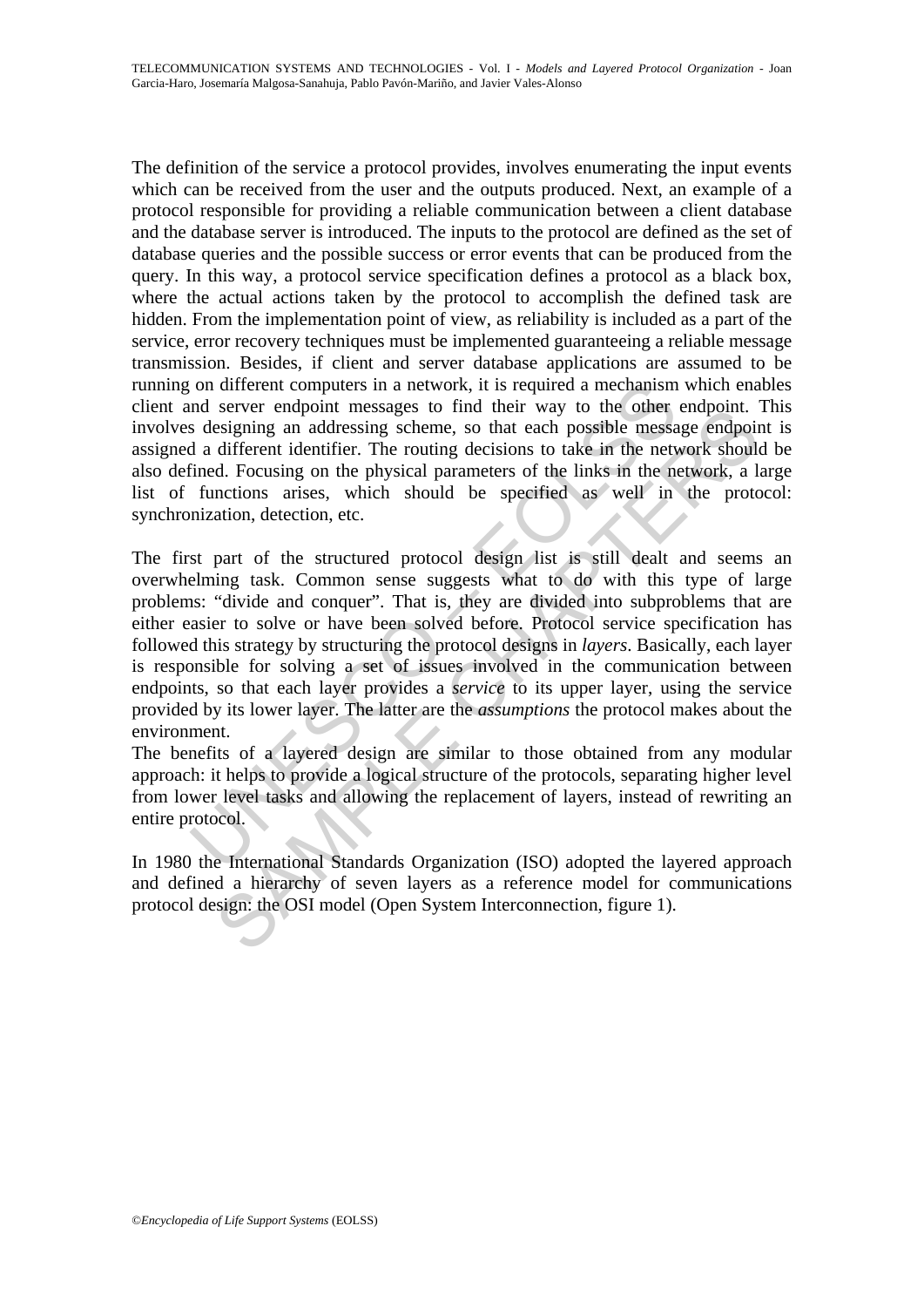TELECOMMUNICATION SYSTEMS AND TECHNOLOGIES - Vol. I - *Models and Layered Protocol Organization* - Joan Garcia-Haro, Josemaría Malgosa-Sanahuja, Pablo Pavón-Mariño, and Javier Vales-Alonso



Figure 1: Open System Interconnection Architecture

- Physical layer: This is the only layer which interacts with the physical media. It performs the actual transmission of the information through the media. Both endpoints of the media must agree in issues like voltage, coding, modulation, etc.
- Data link layer: It offers the possibility to transmit series of bits (called frames) through the physical layer. This means that, at least, it implements the required techniques to unambiguously separate consecutive frames. Other functions like error detection and recovery can be included in the data link layer service.
- FRIVISICAL MEDIA<br>
FRIGHTERS PRIVISICAL MEDIA<br>
FIGURE 1: Open System Interconnection Architecture<br>
Sical layer: This is the only layer which interacts with the physical medi<br>
forms the actual transmission of the information Network layer: Its main function is the routing of the messages in a network of nodes, from the source endpoint of the message to the destination endpoint. This entails defining an addressing scheme, routing procedures and congestion control techniques.
- Transport layer: This layer and the following ones are designed to run only in the source and target endpoints, where the end user applications are also running. In general, transport layers are responsible for providing a reliable communication and flow control between end applications.
- Session layer: This layer introduces to the upper layer the concept of session between end applications, interacting with the underlying transport protocol.
- Presentation layer: This layer defines a user-level syntax of the messages and provides functionalities about data format like encryption or compression.
- Application layer: This layer interacts with the true communicating application.

Figure 2 illustrates the main concepts of a layering technique. In the communication between two endpoints A and B, the *n*-th layer implemented in each side  $(A_n$  and  $B_n)$ exchanges protocol messages, which are denoted as *PDU<sub>n</sub>* (Protocol Data Unit, level *n*).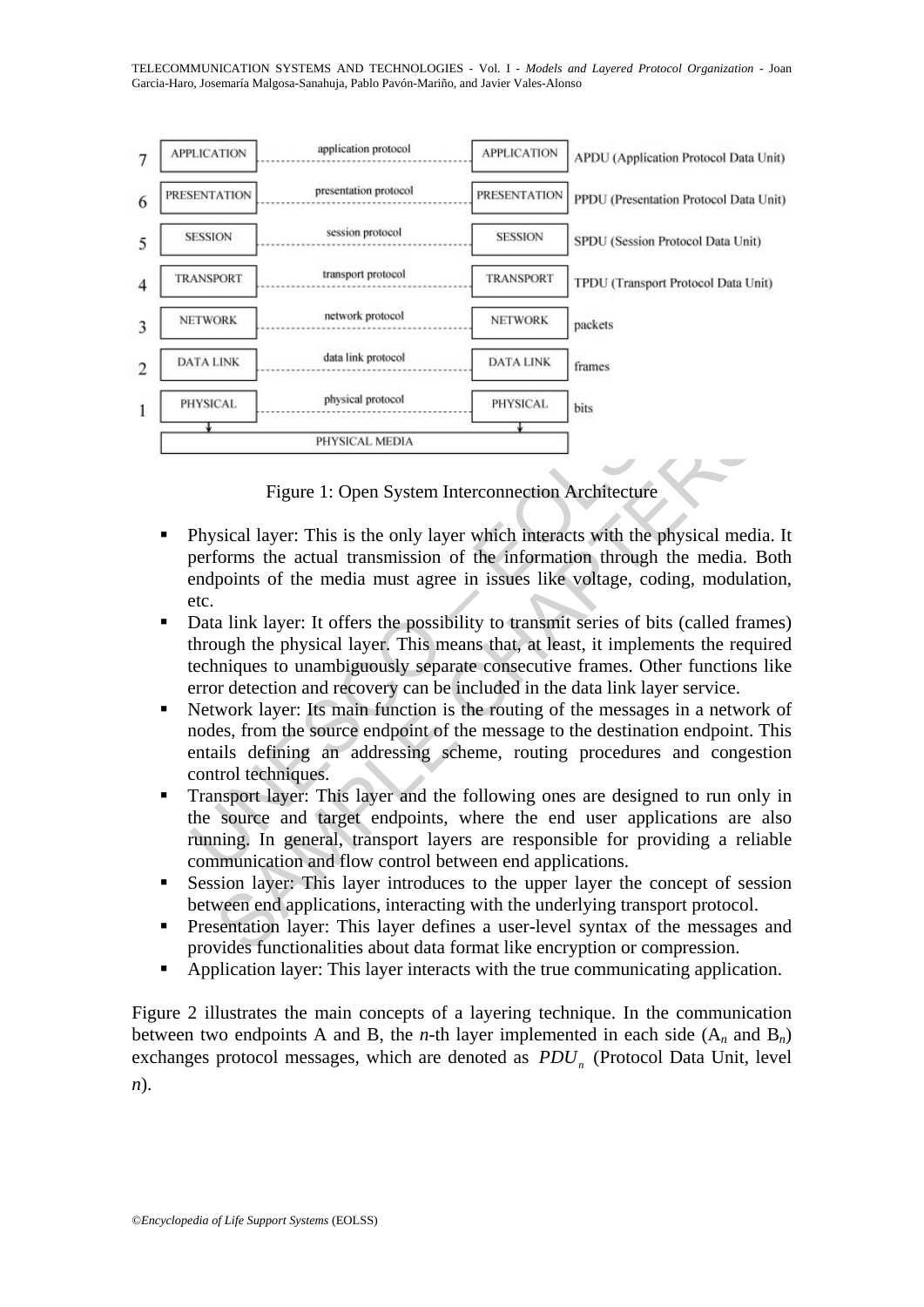TELECOMMUNICATION SYSTEMS AND TECHNOLOGIES - Vol. I - *Models and Layered Protocol Organization* - Joan Garcia-Haro, Josemaría Malgosa-Sanahuja, Pablo Pavón-Mariño, and Javier Vales-Alonso



Figure 2: Peer entities

- The service offered by the *n*-th layer is defined by specifying the *interface*  between *n* layer and  $n+1$  layer. This includes the set of available calls –or *primitives*- the implementation in  $n+1$  layer can invoke in *n* layer protocol.
- In order to accomplish the tasks associated to the service the *n* layer protocol agrees to provide, it invokes the required and available primitives in its lower *n* −1 layer. The *n* −1 layer service defines the *n* layer assumptions.
- A<sub>n-1</sub><br>
H<sub>n-1</sub> n-1/n-2<br>
H<sub>n-1</sub> n-1/n-2<br>
H<sub>n-1</sub> n-1/n-2<br>
H<sub>n-1</sub> n-1/n-2<br>
H<sub>n-1</sub><br>
H<sub>n-1</sub> n-2<br>
H<sub>n-1</sub> n-2<br>
H<sub>n-1</sub> n-2<br>
H<sub>n-1</sub> n-2<br>
H<sub>n-1</sub><br>
H<sub>n-1</sub> n-2<br>
H<sub>n-1</sub><br>
H<sub>n-1</sub><br>
H<sub>n-1</sub><br>
H<sub>n-1</sub><br>
H<sub>n-1</sub><br>
H<sub>n-1</sub><br>
H<sub>n-1</sub><br>
H<sub>n-1</sub><br>
H<sub>n-1</sub><br>
H Figure 2: Peer entities<br>
Figure 2: Peer entities<br>
Figure 2: Peer entities<br>
exervice offered by the *n*-th layer is defined by specifying the *inter*<br>
ween *n* layer and  $n+1$  layer. This includes the set of available call  $A_n$  and  $B_n$  are denoted as *peer entities*, which exchange and process  $PDU_n$ messages to implement the service provided to the  $n+1$  layer. The set of  $PDU_n$ messages defined in a *n* layer protocol is the *protocol vocabulary*. It is important to remark that the *n* layer protocol specifies the set of rules which govern the exchange of  $PDU$ <sub>n</sub> messages. However, the actual implementation details inside an *n* layer entity, which are hidden from the other layers, are not standardized.

The exchange of  $PDU$ <sub>n</sub> messages between peer entities in *n* layer faces communication issues such as the need of a flow control mechanism, reliability, routing, congestion control, etc. Fortunately, the "divide and conquer" strategy implies that all the required mechanisms do not have to be implemented in every layer but they are distributed among layers. The set of specifications of protocol layers, together with their interfaces, is called a *protocol architecture* or *protocol stack*.

Figure 2 helps to introduce a relevant concept in layered protocol design: the protocol encapsulation.

In normal operation, a layer *n* protocol receives a layer *n* +1 *PDU* through its upper interface. In order to accomplish the task of transporting the  $PDU_{n+1}$  message to its peer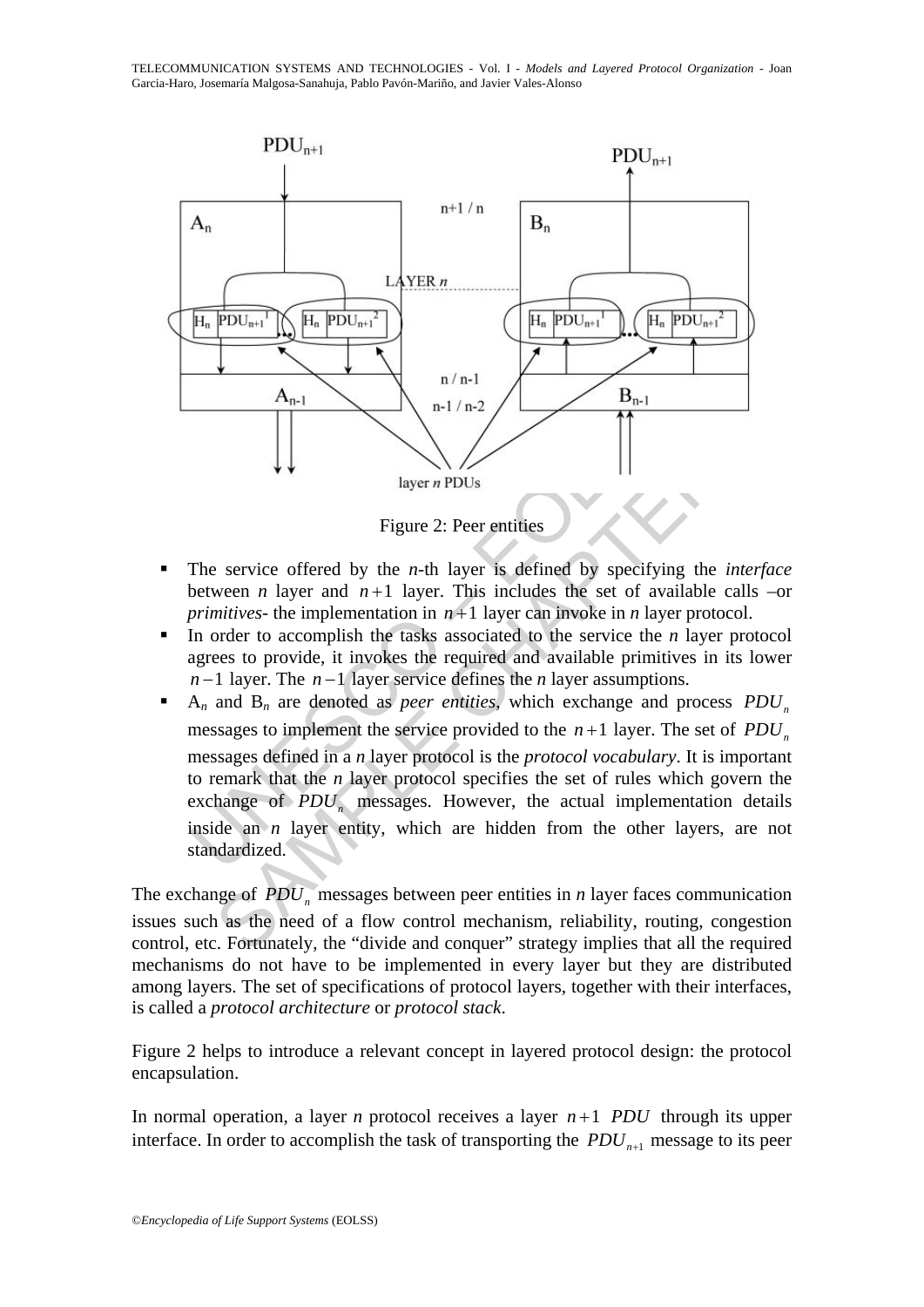endpoint, the layer *n* protocol requires the transmission of a variable number of *PDU*<sub>n</sub> messages. Each one carries two types of information.

- Control information: To be processed by the layer *n* protocol in the target endpoint.
- Data information, composed of the  $PDU_{n+1}$  messages to be transmitted. Each layer n protocol manages upper layer *PDUs* as opaque data.

The is called protocol encapsulation, as a layer  $n+1$  *PDU* is encomposing equals to on. At the reception side, a layer  $n$  implementation encapsulation is lower layer, processes header<sub>n</sub> information and data to its upp ssage, and so on. At the reception side, a layer *n* implementation receives<br>ssage from its lower layer, processes header, information and transfers<br>a to its upper layer. In the figure, layer *n* service includes the segme In the example, layer *n* control information is included in the  $PDU$ <sub>n</sub> header and layer  $n+1$  *PDU* is included in an opaque data field:  $PDU_n = \{header_n + PDU_{n+1}\}$ . This procedure is called protocol encapsulation, as a layer  $n+1$  *PDU* is encapsulated in a *PDU<sub>n</sub>* message, and so on. At the reception side, a layer *n* implementation receives the  $PDU$ <sub>n</sub> message from its lower layer, processes header<sub>n</sub> information and transfers the opaque data to its upper layer. In the figure, layer *n* service includes the segmentation and reassembly functionalities. Then, it may fragment the  $PDU_{n+1}$  data in several *PDU<sub>n</sub>* messages. *Header<sub>n</sub>* bytes should include the required control information to allow the receiver to assemble the fragments that compose the original  $PDU_{n+1}$ message.



#### **Bibliography**

- - -

A. Tanenbaum, "Computer networks", 4<sup>th</sup> Edition, Prentice Hall PTR, ISBN 0-13-066102-3. [A comprehensive synopsis of data communication networks.]

Bertsekas, R. Gallager, "Data Networks", Prentice-Hall International Editions (second edition), ISBN 0- 13-201674-5. [A comprehensive and exhaustive description about the most remarkable aspects related to data networks]

Bruce Carlson, "Communication Systems. An Introduction to Signals and Noise in Electrical Communication", McGraw-Hill International Editions (third edition), ISBN 0-07-009960-X. [A detailed study about the communications systems, considering both analog and digital communications]

G. J. Holzmann, "Design and Validation of Computer Protocols", Prentice-Hall software series, ISBN 0- 13-539925-4. [An excellent survey about the methodologies for efficiently validate communication protocols]

W. Richard Stevens, "TCP/IP Illustrated: the protocols", Vol.1, Addison-Wesley professional computing